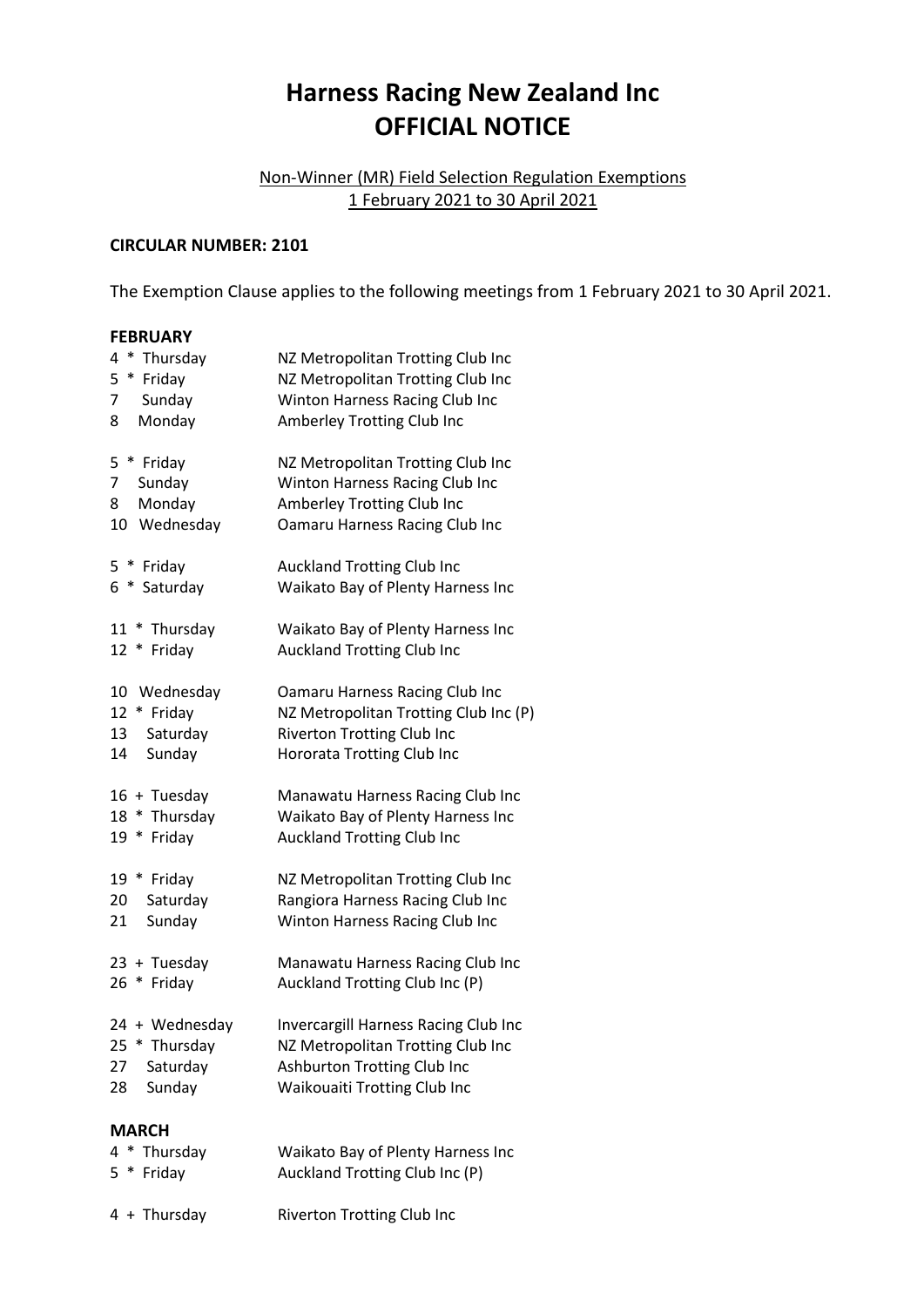| 5 * Friday<br>Sunday<br>7    | NZ Metropolitan Trotting Club Inc<br>Cheviot Harness Racing Club Inc   |
|------------------------------|------------------------------------------------------------------------|
| 11 * Thursday<br>12 * Friday | Waikato Bay of Plenty Harness Inc<br>Auckland Trotting Club Inc (P)    |
| 10 + Wednesday               | Oamaru Harness Racing Club Inc                                         |
| 12 + Friday                  | <b>Westport Trotting Club Inc</b>                                      |
| Saturday<br>13               | Northern Southland Trotting Club Inc                                   |
| Sunday<br>14                 | <b>Reefton Trotting Club Inc</b>                                       |
| 16 + Tuesday                 | Manawatu Harness Racing Club Inc                                       |
| 18 * Thursday                | Waikato Bay of Plenty Harness Inc                                      |
| 17 + Wednesday               | NZ Metropolitan Trotting Club Inc                                      |
| 19 * Friday                  | NZ Metropolitan Trotting Club Inc                                      |
| Saturday<br>20               | Winton Harness Racing Club Inc                                         |
| Sunday<br>21                 | Banks Peninsula Trotting Club Inc                                      |
| 19 * Friday                  | NZ Metropolitan Trotting Club Inc                                      |
| 20<br>Saturday               | Winton Harness Racing Club Inc                                         |
| Sunday<br>21                 | Banks Peninsula Trotting Club Inc                                      |
| 22<br>Monday                 | Forbury Park Trotting Club Inc                                         |
| 23 + Tuesday                 | Manawatu Harness Racing Club Inc                                       |
| 26 * Friday                  | <b>Auckland Trotting Club Inc</b>                                      |
| 24 + Wednesday               | NZ Metropolitan Trotting Club Inc                                      |
| $25 + Thursday$              | Invercargill Harness Racing Club Inc                                   |
| 26 * Friday                  | NZ Metropolitan Trotting Club Inc (P)                                  |
| Sunday<br>28                 | Waimate Trotting Club Inc                                              |
| 26 * Friday                  | NZ Metropolitan Trotting Club Inc (P)                                  |
| Sunday<br>28                 | <b>Waimate Trotting Club Inc</b>                                       |
| 30 + Tuesday                 | NZ Metropolitan Trotting Club Inc                                      |
| 30 + Tuesday                 | NZ Metropolitan Trotting Club Inc                                      |
| 31 + Wednesday               | <b>Wairio Trotting Club Inc</b>                                        |
| $1 *$ Thursday               | NZ Metropolitan Trotting Club Inc                                      |
| 3 * Saturday                 | NZ Metropolitan Trotting Club Inc                                      |
| <b>APRIL</b>                 |                                                                        |
| 31 Mar Wednesday             | <b>Wairio Trotting Club Inc</b>                                        |
| 1 * Thursday<br>* Saturday   | NZ Metropolitan Trotting Club Inc                                      |
| 3<br>Monday<br>5             | NZ Metropolitan Trotting Club Inc<br>Banks Peninsula Trotting Club Inc |
|                              |                                                                        |
| 8 * Thursday                 | Waikato Bay of Plenty Harness Inc                                      |
| Friday<br>9                  | <b>Auckland Trotting Club Inc</b>                                      |
| 9 * Friday                   | NZ Metropolitan Trotting Club Inc (P)                                  |
| Saturday<br>10               | Invercargill Harness Racing Club Inc                                   |
| Sunday<br>11                 | Methven Trotting Club Inc                                              |
| 14 + Wednesday               | Forbury Park Trotting Club Inc                                         |